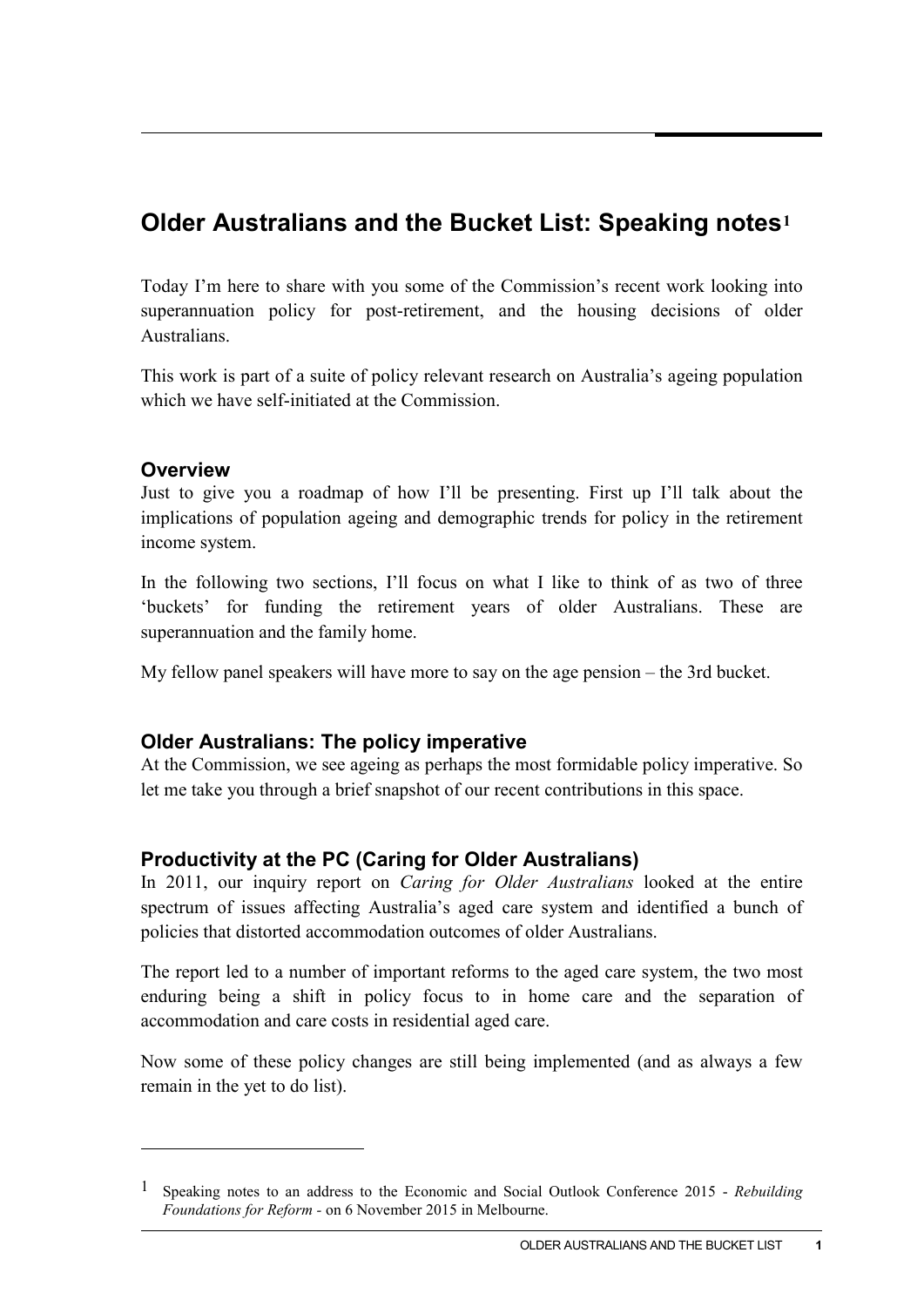# **Productivity at the PC (An Ageing Australia: Preparing for the Future)**

Then in 2013, the Commission released our first flagship research paper on ageing and its impacts on economic growth and government budgets. Here we called out loud and clear that many older Australians are asset rich but income poor, and that they could tap into their home equity to pay for government services in old age.

# **Productivity at the PC (Superannuation Policy for Post-Retirement)**

Then earlier this year, we published a report examining when and how older Australians access their superannuation. And I'll canter through some of our findings and policy observations shortly.

# **Productivity at the PC (Housing Decisions of Older Australians)**

And at the end of this month, we'll be releasing another flagship research paper, this time on the housing decisions of older Australians. It will focus on older people's relationship with their homes, as a place to live and as a potential source of income and wealth.

We will get in and unpack older people's attitudes and behaviours around a bunch of key decisions that affect their retirement planning and wellbeing outcomes.

Whether to stay put or sell up, move into residential aged care, tap into home equity or hold onto it for a rainy day (or for the grandkids) — all these decisions materially impact whether older Australians enjoy wellbeing in retirement – today and in the future.

## **Australia's population is ageing**

So turning first to what's driving the policy imperative? First, the age profile of Australia is structurally changing – it is really a demographic seismic shift.

Our projections suggest the share of the population over 65 will increase from 1 in 7 today to 1 in 4 by 2055.

And this is really fundamental when we come to understanding who's underwriting the buckets.

# **Longevity trends**

And this population ageing is primarily being driven by increasing longevity. As this chart shows, the life expectancy of males and females continues to grow.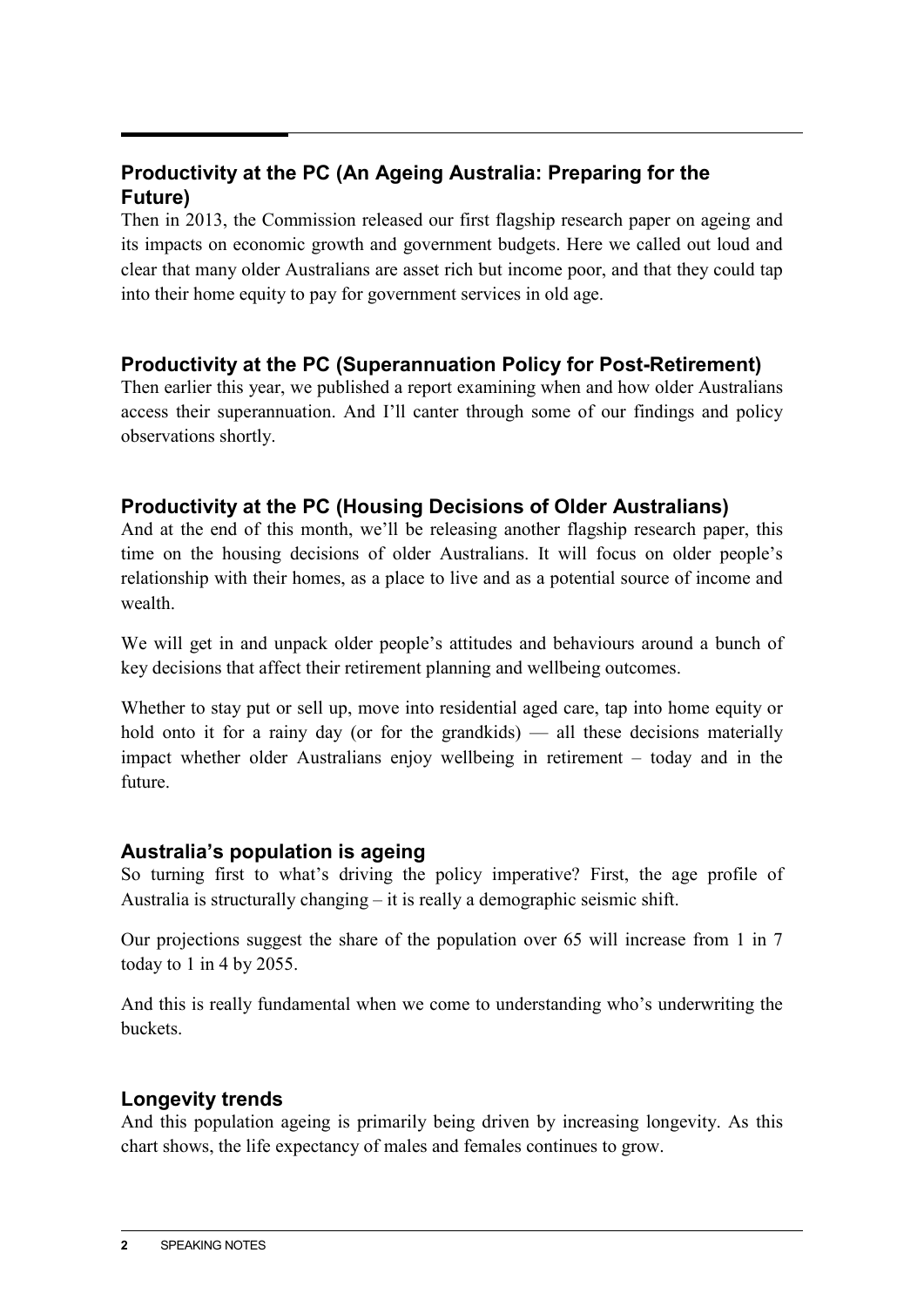And furthermore, male life expectancy is slowly catching up with that of females. A baby boy born in 1971 could expect to live to about 68, a baby girl to nearly 75 almost 7 years more.

By 2012, this gap had narrowed to just 4.4 years, and both males and females born now can expect to live to 80 or more.

A key implication of male longevity catching up is a greater likelihood of people remaining couples into old age – and so being a 'hopeless romantic' (being a couple for longer in retirement) is a key determinant of wellbeing in old age.

## **Income poor, asset rich**

Older Australians also tend to be income poor and asset rich. The green and red lines show that household wealth accumulates over the lifetime and is greater in older age groups; this is primarily a result of high rates of home ownership – just over 80% for older Australians.

And strong house price growth in recent times (5.5% on average each year over the past 10 years) has boosted the wealth of the current older households, in comparison to earlier cohorts of the same age.

Now in contrast, the blue and yellow lines show that older households (not surprisingly) tend to have lower incomes relative to other age groups.

# **Many substantially reliant on age pension**

But most older households rely substantially on government payments once they enter retirement and stop receiving employment income.

Around 70% of Age Pension eligible people receive the full or part pension, and government payments such as this make up the main source of income for older households.

# **Cost of government services increases with age**

In addition to the large outlay on the age pension, some other government expenditures increase with age, most notably health and aged care.

So the fall out of this demographic shift – this ageing population - is well known — they have been examined extensively by the Commission and others — with key foci being around wellbeing and fiscal sustainability.

But there has been limited work done on how well placed the retirement income system is to deal with this demographic shift especially in terms of policies that impact the post retirement or decumulation phase of super.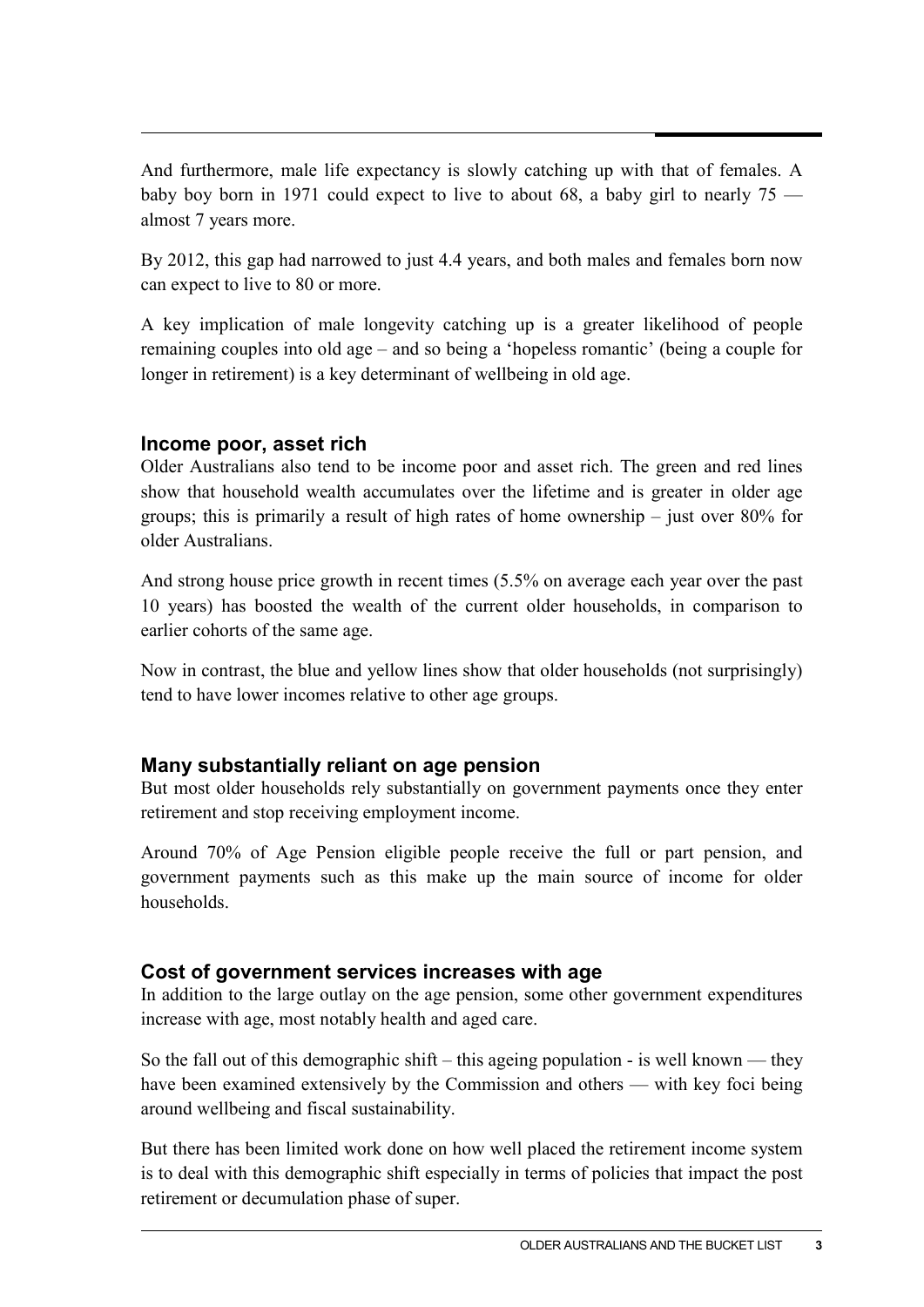And here we are dealing with a veritable herd of sacred policy cows. So we have been slowly rounding them up one by one through our self-initiated research. So first let me share how I view the retirement income system.

## **The retirement income system (Three buckets)**

Many talk about the 3 pillars of the retirement income system – David Murray most recently. But I really see the retirement income system as comprising three 'buckets' – and buckets that can and should be drained (decumulated) over time to provide income and deliver wellbeing in old age.

First the Age Pension, second Super and private savings and third the family home. And in doing so it is important to watch what happens to the water levels of each bucket – how they are being drained.

## **The retirement income system (Three unequal-sized buckets)**

Now the Government (ultimately today's taxpayers) are the chief bucket underwriter - providing a continued income stream through the Age Pension to a large portion of the elderly population.

Look at it as the government (or should I say taxpayers) being the insurer of the base level of longevity risk.

And the insurance payment is for most the primary source of income in old age, or a top-up for part pensioners.

And this bucket is being well drained.

With the estimated Age Pension spend in 2014-15 about \$42 billion, or 2.9 per cent of GDP. Now that's about 10 per cent of total Australian Government expenditure.

This is forecast to grow to 3.7 per cent of GDP by 2050, despite a maturing super system running in parallel. So a well-drained bucket – with a constant and material flow of retirement funding.

Retirees tend to draw on their Super and private savings to fund their consumption – and we have found they do this in a very prudent way  $-$  a common pattern of conservative and even precautionary decumulation. So some draining of the bucket.

And then releasing equity from the family home can provide income in retirement, but older households are often reluctant to tap into this – and we'll explore whether this is another tale of precautionary behaviour.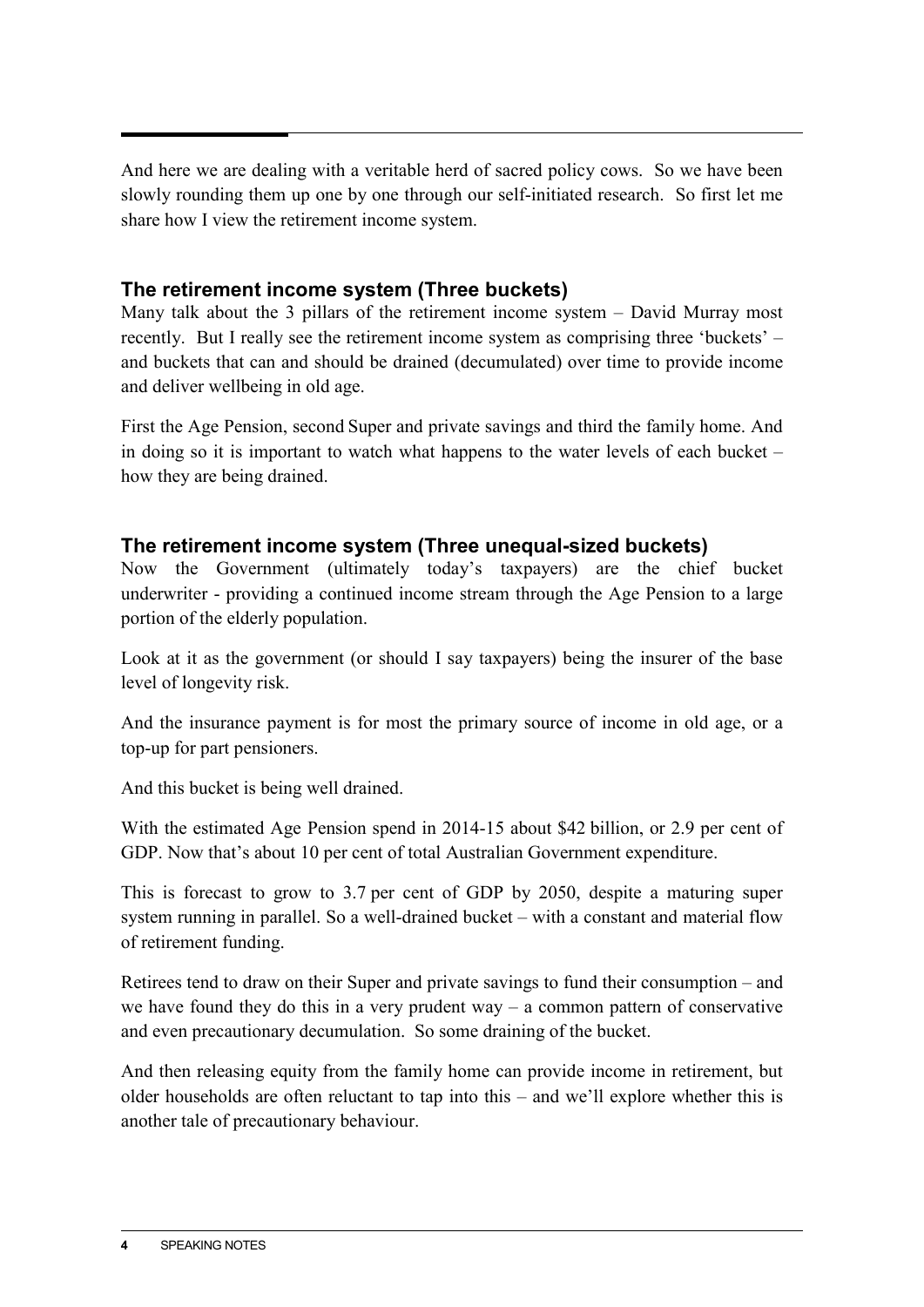So what's in the last two buckets of super and the family home in 2013-14, older Australians (65+) held \$339 billion in super balances and \$926 billion in home equity – so these are well stocked but perhaps not well drained buckets.

So let's look at when and how bucket number 2 is being drained.

## **Older Australians: When and how they access super**

Many policy levers impact retirement incomes. This year, we looked at 2 significant component parts of the super system – to ask and answer – when and how do people access their super.

## **The policy context**

Turning first to the historical policy context - while life expectancies have been increasing steadily, Age Pension policy has remained relatively static since it was introduced at the turn of the last century.

Super has been a relative newcomer, a teenager today, with the Super Guarantee introduced in 1992 .

But super arrangements have seen quite a few 'reforms' and a lot of tax tinkering since its inception.

But these have been largely directed at the accumulation phase. The decumulation phase has remained a relative policy orphan.

And this is not just about the Age Pension eligibility age it is also about when people can access their super – the preservation age. And the gap between the Preservation Age (PA) and Age Pension Age (APA) really matters.

The preservation age is currently 55 and being raised to 60 by 2025 – so reducing the gap between the PA and the APA from 10 to 7 years. But the further mooted but not legislated increase in the APA to 70 will simply restore the gap to 10 years. So as part of the Super report, we modelled (after we first built a behavioural simulation model) what would happen if you raised the PA - the age at which people could access their Super.

So let me cover off our key findings.

## **Raising the preservation age – effects**

The key take-outs are that by 2055:

Older worker participation would increase by a modest 2 percentage points.

Those who delay retirement would stay in the labour force for 2 years longer, giving them a 10% boost to their super balances at retirement.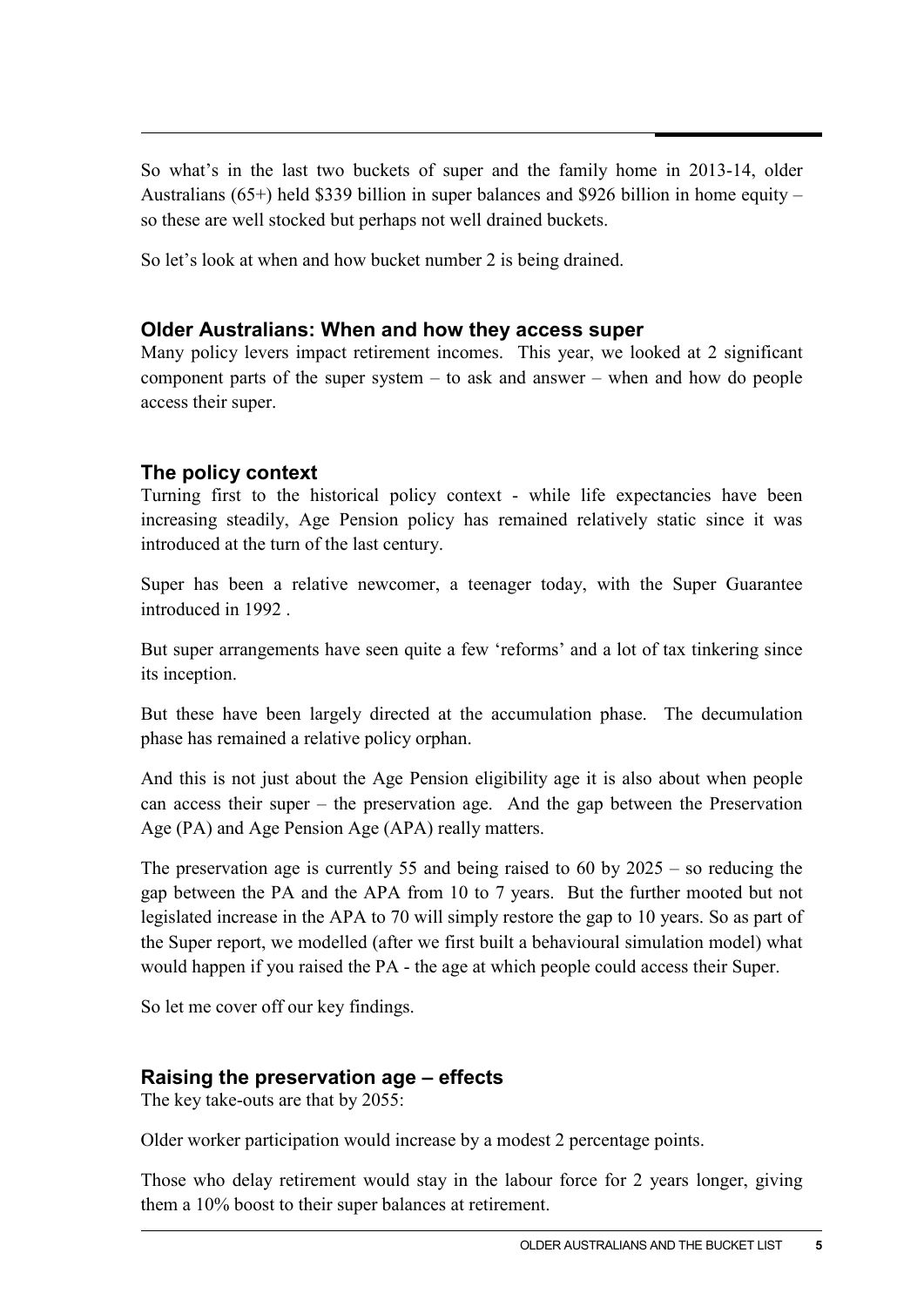## **Raising the preservation age – fiscal effects**

The Commission also modelled the fiscal impact on the Australian Government. We found that raising the preservation age would mean that, in 2055.

The government would receive around \$5 billion per year more in tax receipts as households delay their retirement and Age Pension outlays would fall by around \$2 billion per year.

The result?

A net annual fiscal gain of around \$7 billion by 2055. And this would mainly come from increased tax revenue from wealthier households. A progressive policy change.

So while a pretty good fiscal dividend. You may ask why such a modest impact on mature age workforce participation.

And here's the rub - it is because diversity really matters in understanding and designing policy for post-retirement. Let me show what I mean by that diversity.

## **Many people have low or no superannuation**

Given we really have a teenage super system, today's retirees have not had many years under the compulsory super system.

So many people have very low levels of super or simply none at all. 15% of people aged 44-55 had no superannuation whatsoever, and only 10% had super of more than \$230,000.

The majority of this age group had less than \$100,000 of super. And this is where you start to see the emerging theme of our super report – that diversity matters and understanding that diversity is key to getting policy right.

# **The median matters**

Now the situation for those aged over 65 today is worse. And here is a cautionary take out. When thinking about diverse circumstances, it is important to remember that averages do not tell the whole story (indeed they arguably mask the real story).

So it is better to look at the balance of the middle – or 'median' – household:

- While the average super balance of a 65-74 year old is over \$300,000 the median is zero. As such retirement income policies based on the 'average household' are unlikely to match most people's circumstances.
- So it is not surprising then that raising the preservation age may not have much of an impact on the middle that matters.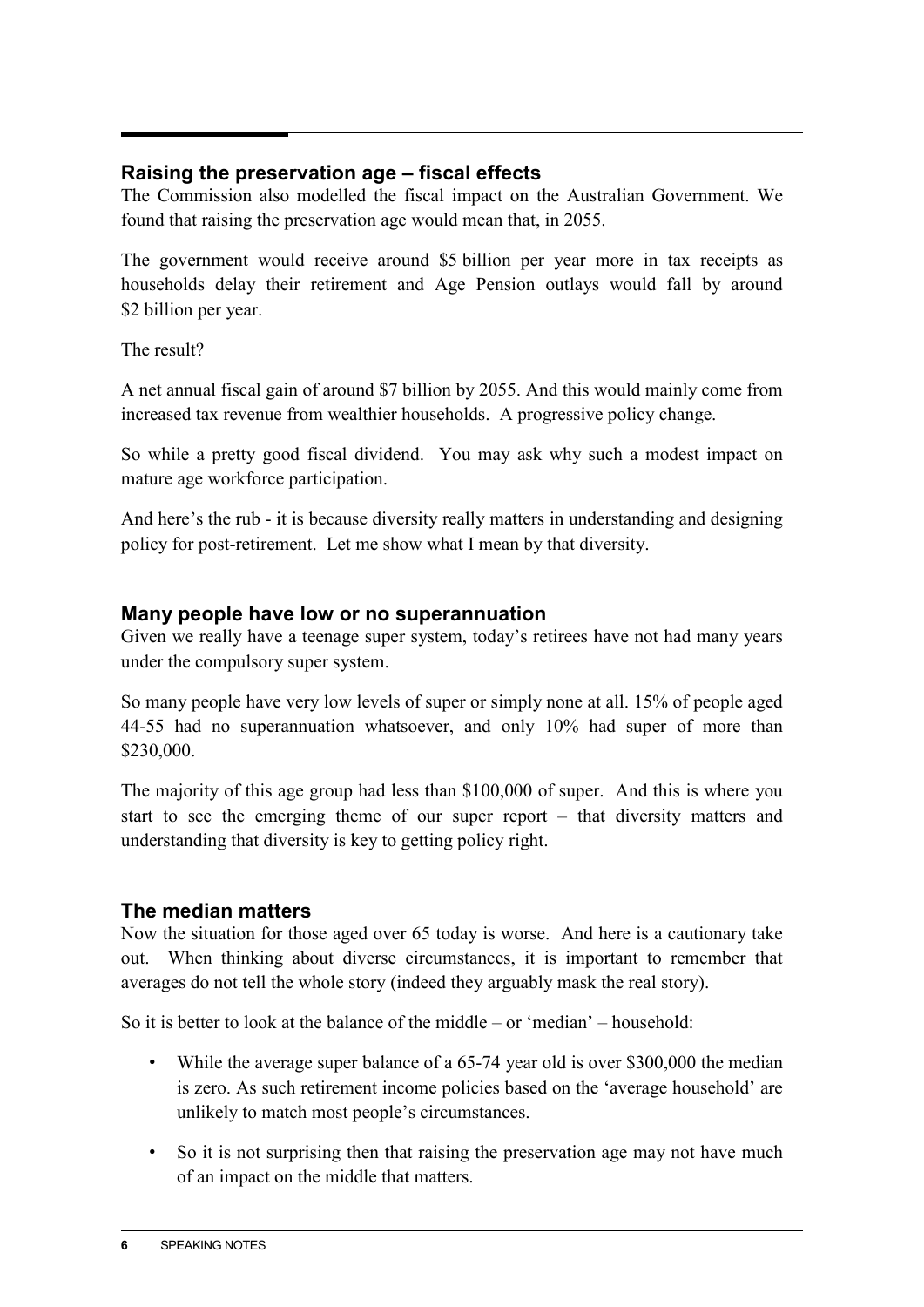• For those with modest superannuation balances, the Age Pension will continue to play an integral part of their retirement income – the Intergenerational Report forecasts tell us as much.

So for most 65-plus households, the family home is by far the lion's share of their household wealth (bucket number 3 that I'll come to shortly).

## **Not everyone chooses when they retire**

Now while everyone is focussing on super returns the other two and perhaps biggest drivers of what ends up in the super bucket is the person's income during their working life and the age at which they retire.

And while there's a perception that retirement happens at 65, for some people it is quite a bit earlier, and it is not always by choice.

Almost one half of men and around one third of women who retire between the ages of 60 and 64 do so involuntarily.

Ill health and redundancy are some of the key reasons why people might end up retired earlier than they'd like to be. So turning now to what folk spend their super on and is that problematic or not.

# **Most super is not taken in lump sums**

Now the use of superannuation lump sums attracts a fair bit of attention. But the Commission's report found that lump sums are not really problematic.

For one thing, most super assets are taken as income stream rollovers at retirement. And interestingly, when retirees take their Super as a lump sum, it is typically those with modest balances.

# **Patterns of super draw-down**

And they usually do not squander it recklessly. Many use their lump sums to modify their homes, invest the money or clear outstanding debts.

# **Older Australians: Housing decisions**

So turning to the third bucket. This year, the Commission also analysed the housing decisions of older Australians and the policies affecting these decisions.

We think it is crucial that policymakers understand the preferences of older Australians when it comes to how they view their house. Linked with this is the potential for older Australians to use the family home differently in retirement.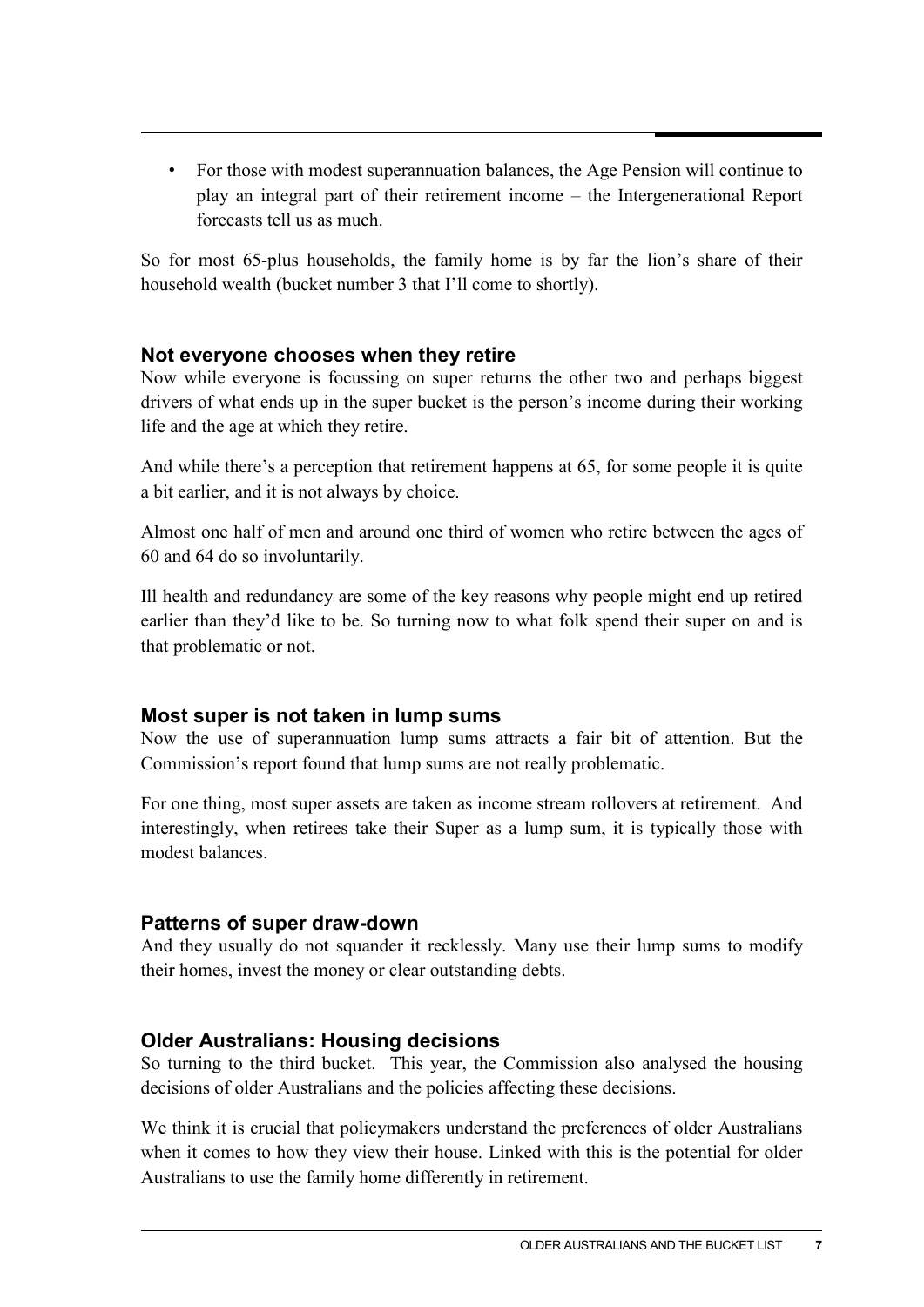## **Our current project**

In this research project, we wanted to really drill down into the patterns of housing and financial decisions older Australians make, why they make these choices and the impact on living standards and on the wider economy.

Now getting solid evidence to support our study was a priority. As well as consulting widely and drawing on data from publicly available sources, we commissioned a comprehensive national survey of older Australians' views.

We also used some pretty neat analytical methods to simulate the effects of changing particular levers on older Australians' housing and financial outcomes.

Now here's the teaser lines - We will ask and answer (by end November) two pretty key questions:

What happens to AP reliance if some value of the family home is incorporated into the AP assets test?

What happens to the wellbeing of older Australians if they do draw down on the equity in the family home – how much can that wellbeing in old age be improved?

So now for a sneak preview – I'll share a few insights including from our survey of older Australians and how they view the family home.

# **Housing has a dual role**

First it is important to recognise that housing is a special class of asset it is both an investment and a consumption good.

In other words, the home has a dual role: it is both a place to live and a potential source of income and wealth.

But it is a stubbornly illiquid asset – or undrained bucket.

## **Housing as a source of wealth**

Housing is an important source of wealth over the lifetime. We wanted to get a handle on how older Australians view their homes.

Do they see the home as a potential source of income in retirement, as well as a place to live?

How do they feel about unlocking the equity in their home if they needed extra income?

How important is it for them to preserve their home asset for their beneficiaries, versus using it to support their living and care needs?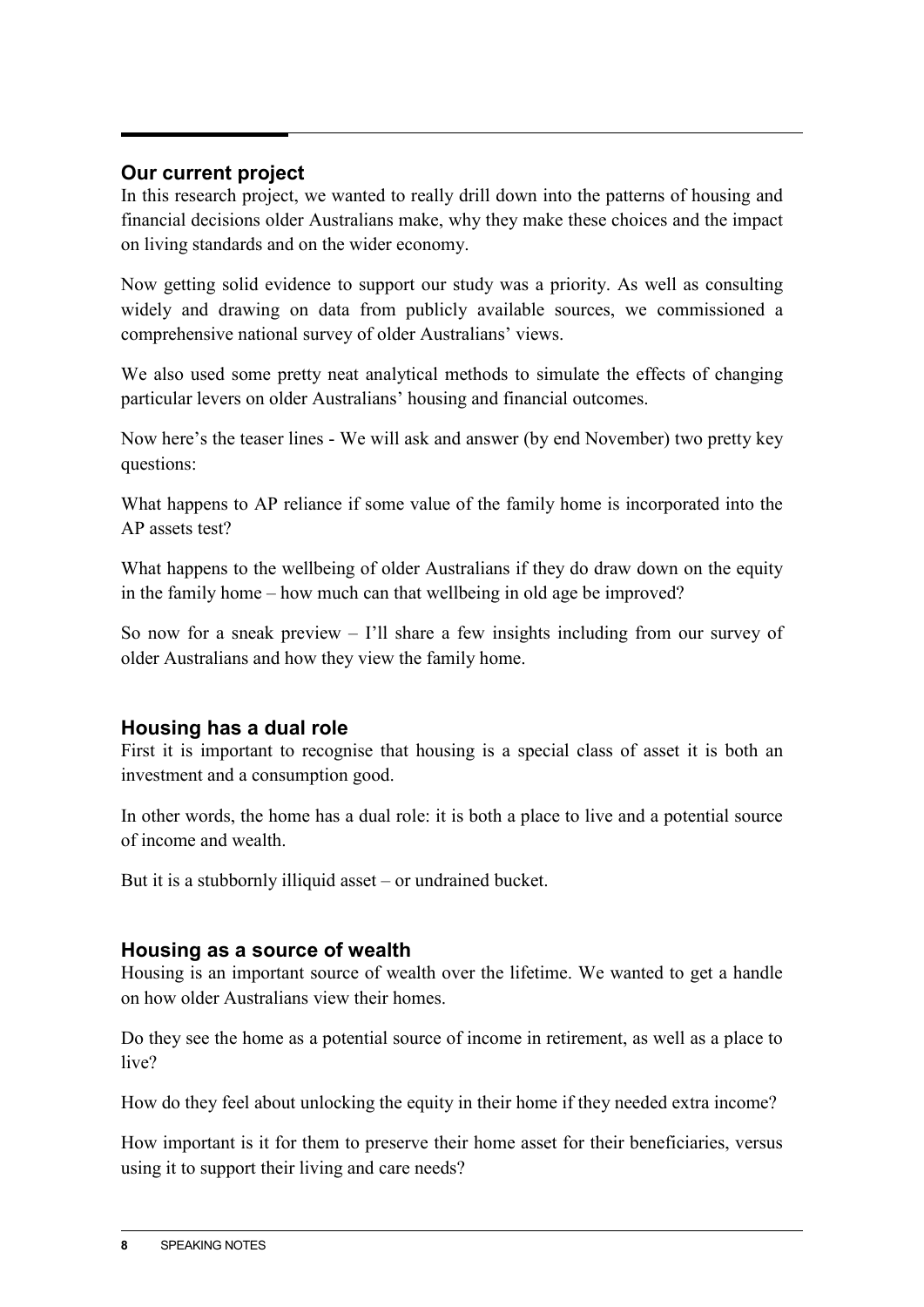#### **Most older Australians are homeowners**

Now the likelihood of home ownership rises with age. Around 80% of older people own their home, and for most of them, this means owning it outright.

The family home is also the largest household asset for most older people – representing 43% of the wealth of older Australians.

## **Does life cycle theory explain wealth patterns?**

Now the life cycle theory of consumption suggests that people want to smooth their consumption over their lifetime. Given that income is not constant over the lifetime, people can build up and run down their assets to do that 'smoothing'.

However, real-life patterns of accumulation and decumulation of assets may not conform to this theory. And so we need to ask and answer why is this?

Essentially, people's preferences and circumstances differ, they may be motivated to leave bequests and uncertainty about the future drives precautionary saving.

So let me share a sneak preview from our survey of older Australians and their housing decisions.

## **Home is primarily a place to live**

The attitudes of older Australians are really important here. Older folk are more likely to see the home as a place to live, than as a source of income.

In a survey conducted by the Commission for this study:

Three quarters of homeowners aged 60 and over wanted to see out their retirement in their current home and around 70% of people saw their home as a financial safety net.

Half of these older Australians called out a bequest motive as their key priority.

In contrast, only 40% saw their home as a potential retirement income bucket.

# **The home is rarely considered a retirement fund**

Most older people do not want their current home to play any role in funding their retirement, or have never even thought of their home in this way.

Less than 10% of survey respondents stated that their current home will be the primary way in which they will fund their retirement.

## **Little love for mortgages in retirement**

Older people are also more averse to debt in retirement.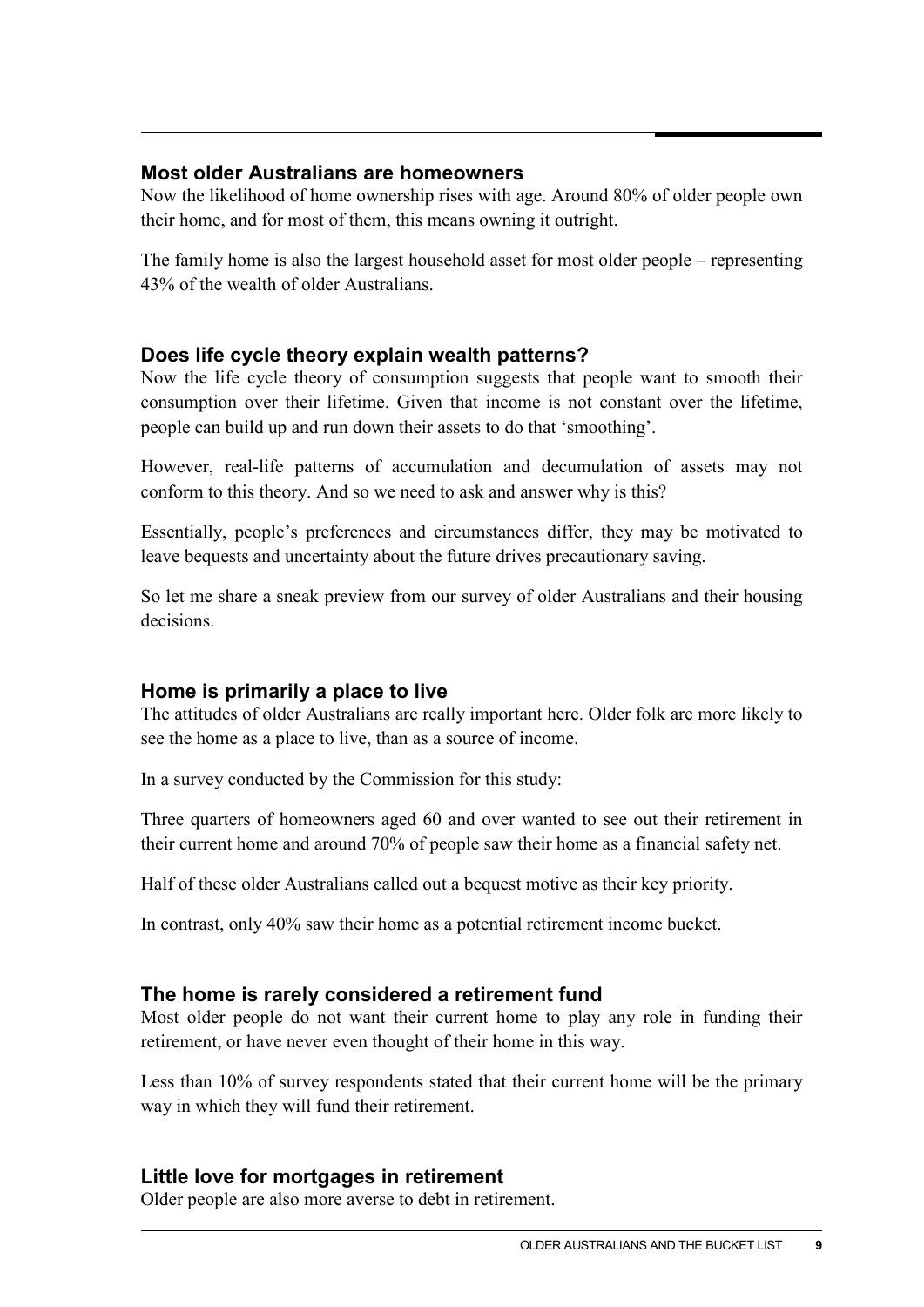Nearly 40% of those we surveyed said they felt 'not at all comfortable' with the idea of having a mortgage during retirement, even if it could get them a better standard of living.

#### **Housing as a place to live**

Taking a step back, we can then zoom in on the aspect of housing that is considered a consumption good.

The family home provides housing services that affect people's wellbeing, such as the location of the home, the characteristics of the dwelling (such as whether it is a single storey) and the security of tenure.

So turning to where do older Australians live.

## **Where do older Australians live?**

Most older Australians live in private dwellings, either as owners or renters. It is a small proportion who are in age-specific housing such as retirement villages or residential aged care, and these tend to be people in their 80s.

## **Strong preference to live at home**

And living in their own home is where over 80% of older folk want to stay.

Most older Australians have a strong preference to remain in their home as long as possible (including those who do downsize during retirement – which we'll reveal in our report).

They feel that their home is the most suitable option for them and they are tied to their home's current location whether for lifestyle or family reasons - the postcode rubber band is incredibly strong.

#### **Residential aged care increasingly a last stop**

Sometimes, however, the need for higher levels of care and more suitable accommodation means that some people need to move into residential aged care.

Most people entering permanent aged care are 80 years and older, with about a quarter of them being 90 and above.

Current trends in residential aged care show that it is increasingly a last and short stop - anecdotally average tenure is now much shorter than the reported 2-3 years.